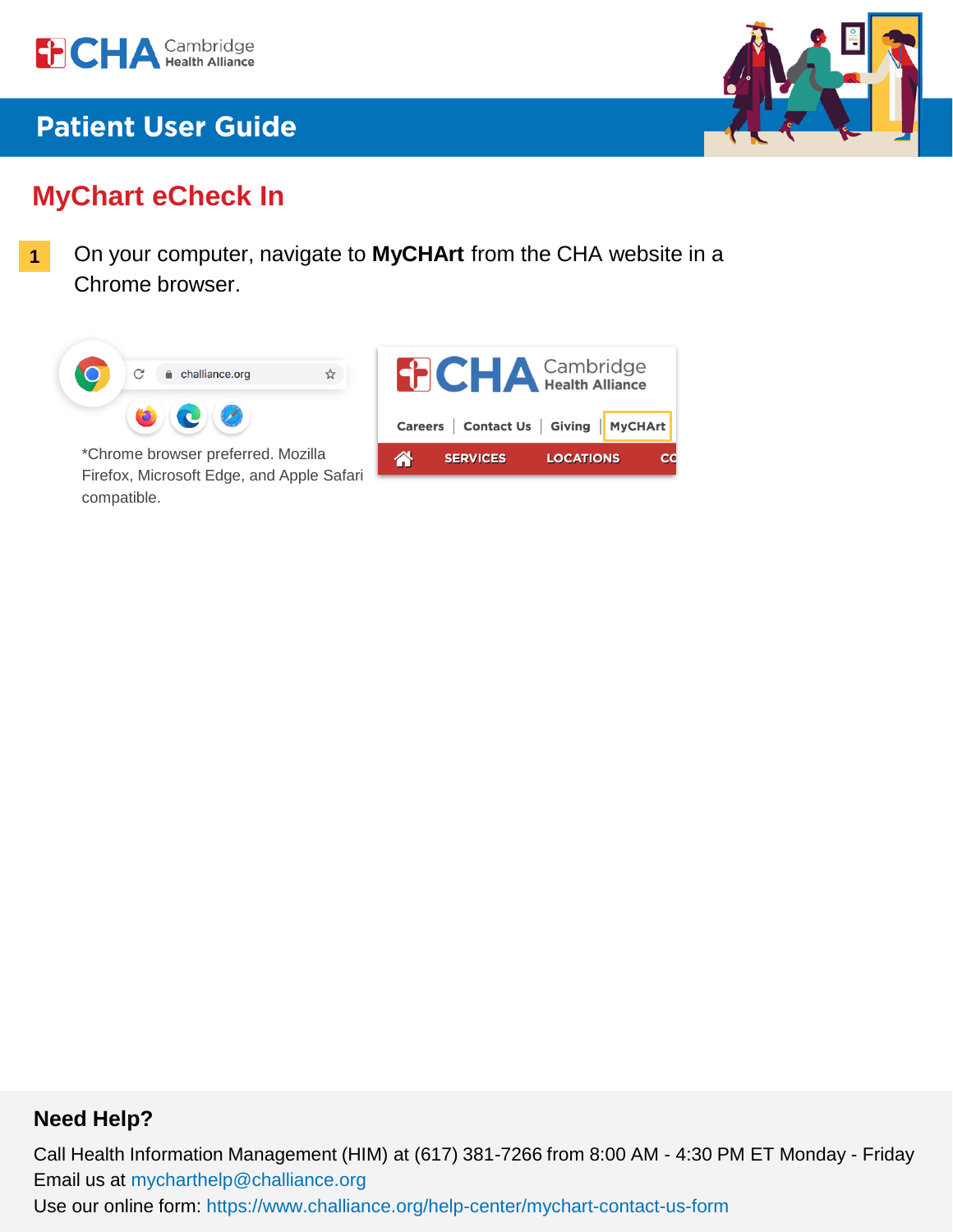





MyChart eCheck In Steps: Patient Information, Guarantor, Insurance, Documents, **d**Medications, Allergies, Health Issues, Travel Screening, Questionnaires, and Barcode



### **Need Help?**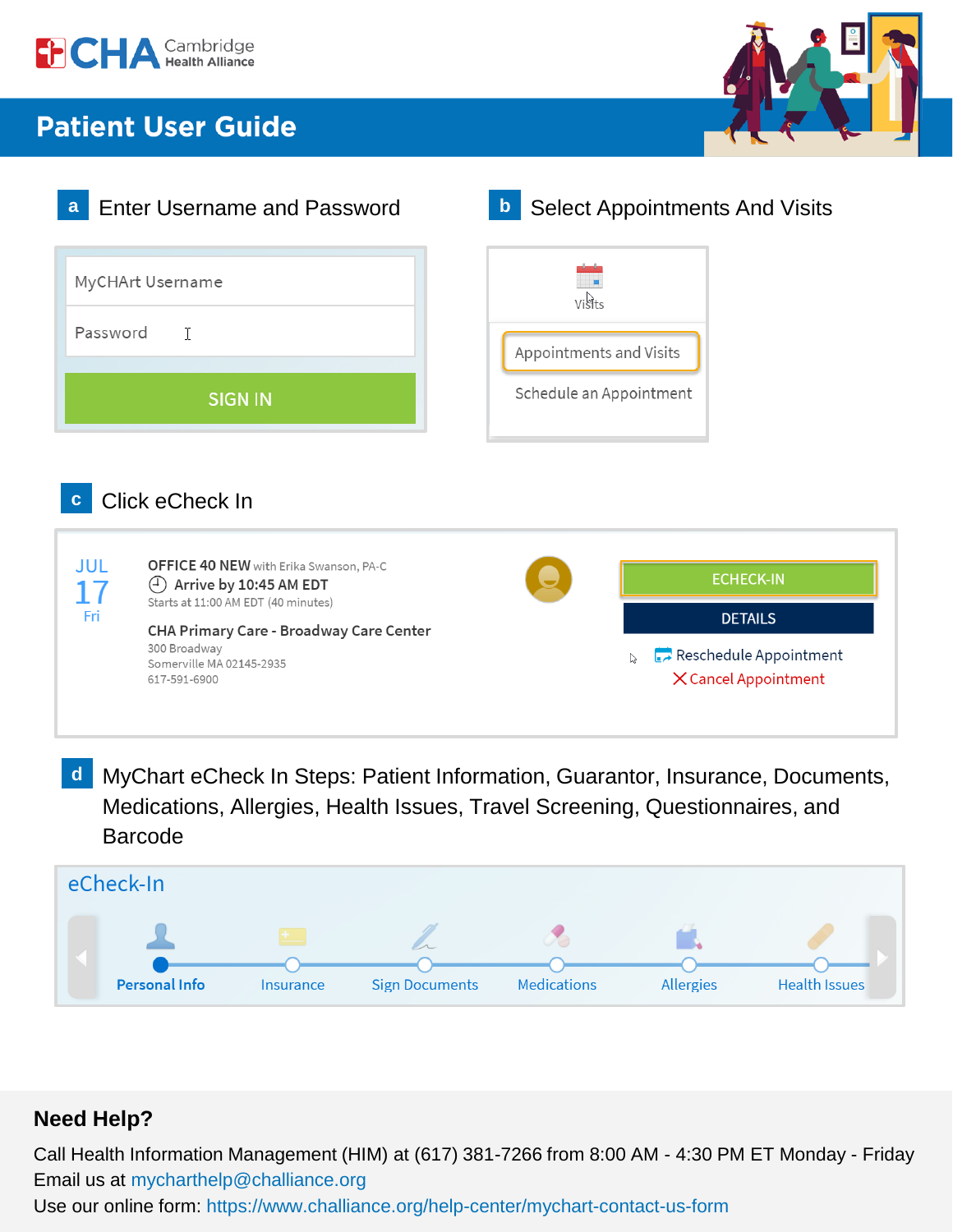





Once The Information Reviewed/Edited, You Will Click The "This information is correct" Check Box. Then Click The Next Button. **g**



### **Need Help?**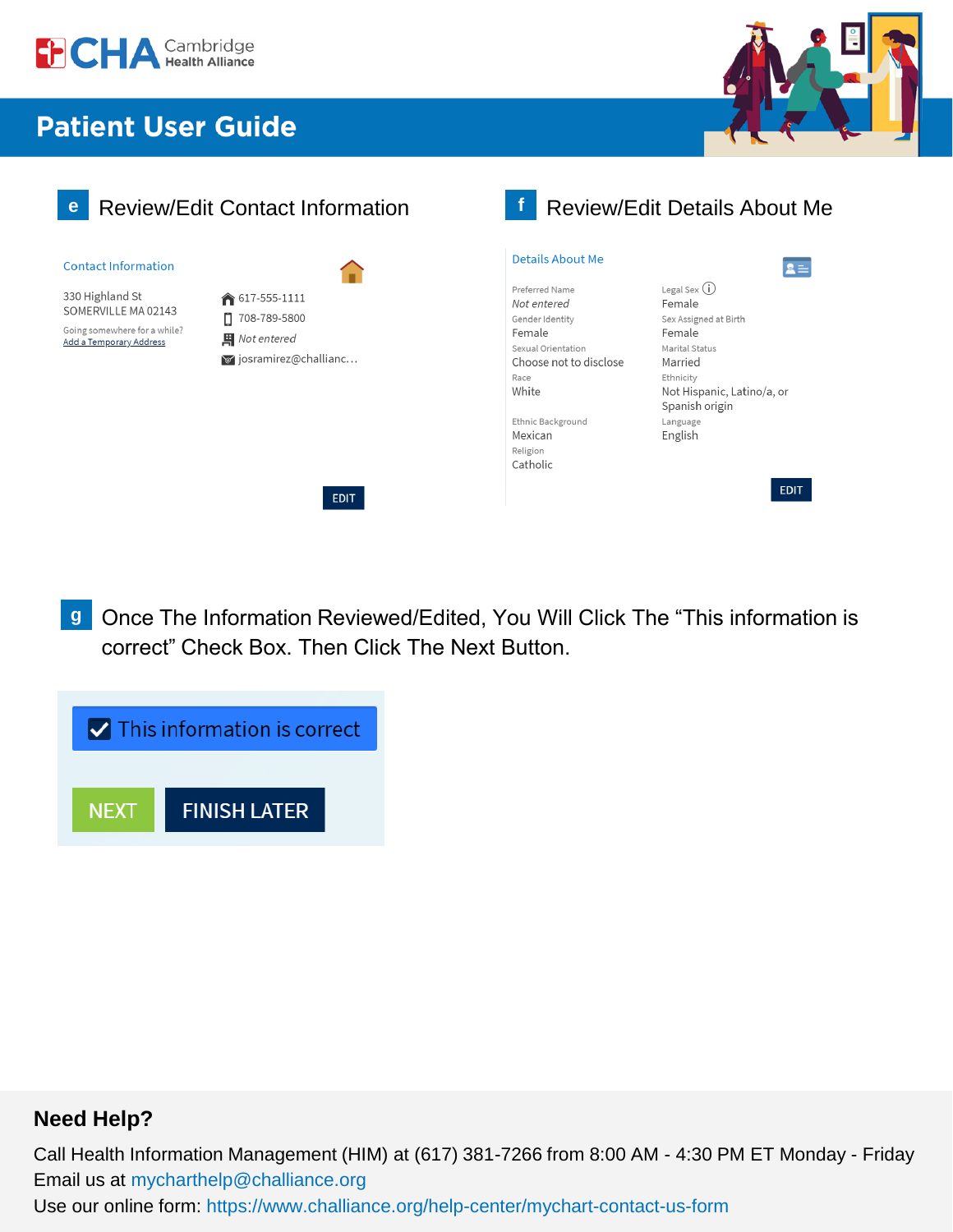



**h** Review/Update/Remove Coverage **And Insurance** And Insurance **i** Card Images And Add Insurnace Card Images Bcbs - Ma Bcbs - Hmo Subscriber Name ADD INSURANCE CARD PHOTOS Yyroar, Jghe One Uploading images of your card now will help speed up the check-in Subscriber + ADD A COVERAGE process for your next visit. Number 123456789 Update coverage Remove coverage

Once The Information Reviewed/Edited, You Will Click The "This information is correct" Check Box. Then Click The Next Button. **j**



### **Need Help?**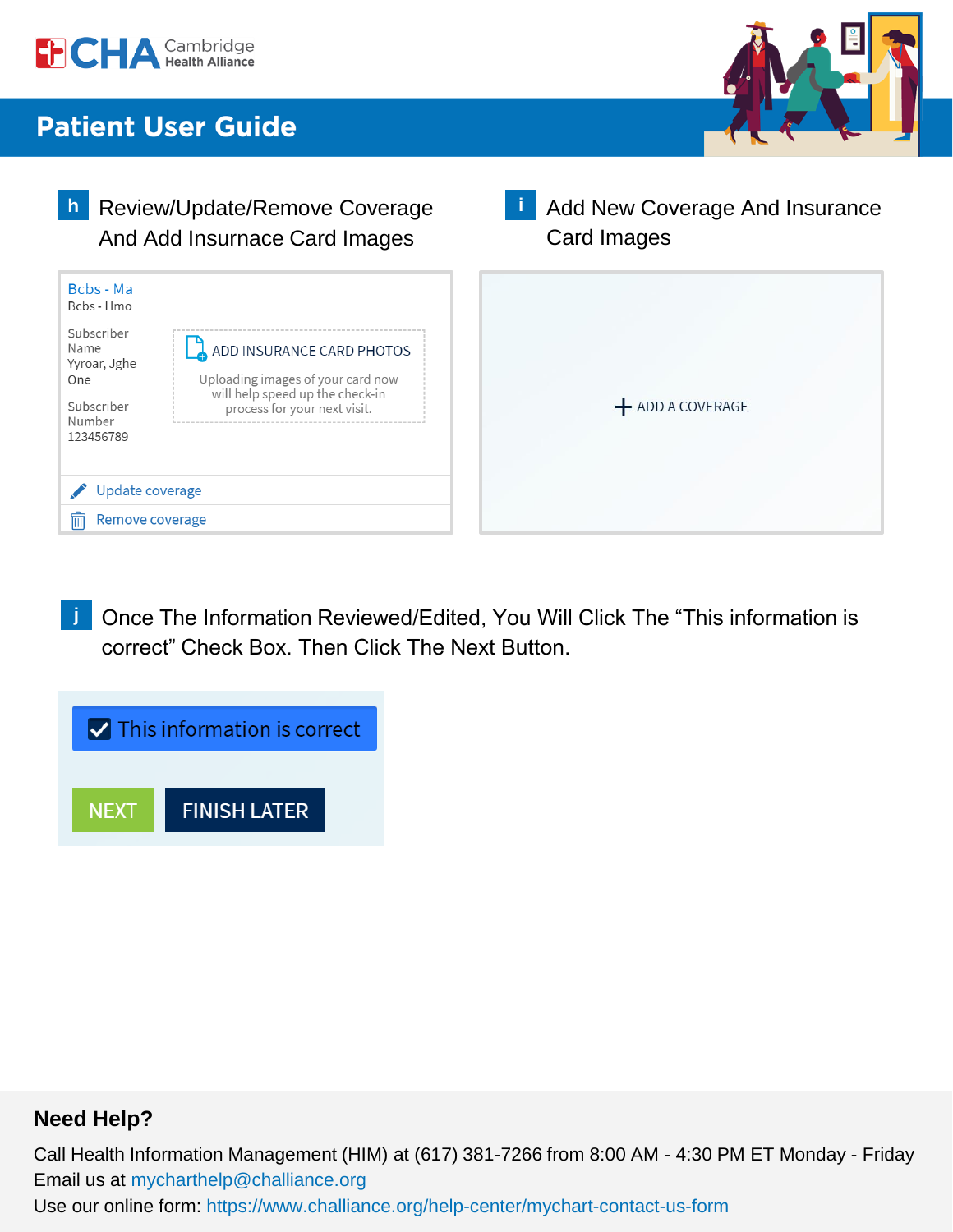



- Clicking Review And Sign
- **k** Review And Sign Documents By **by If Consent And Electronic Records** Form Is Previously Signed It Will Not Appear In The List **l**

| <b>E-ENGLISH AMBULATORY SERVICES</b><br><b>CONSENT FOR TREATMENT</b><br>Not Signed Yet                                                                                                   | <b>F-FNGLISH INSURANCE WAIVER</b><br>Not Signed Yet |
|------------------------------------------------------------------------------------------------------------------------------------------------------------------------------------------|-----------------------------------------------------|
| <b>REVIEW AND SIGN</b><br><b>REVIEW LATER</b>                                                                                                                                            | <b>REVIEW AND SIGN</b><br><b>REVIEW LATER</b>       |
| E- ENGLISH- ELECTRONIC MEDICAL RECORD<br><b>CONSENT</b><br>Not Signed Yet                                                                                                                |                                                     |
| <b>REVIEW AND SIGN</b><br><b>REVIEW LATER</b>                                                                                                                                            |                                                     |
|                                                                                                                                                                                          |                                                     |
| <b>Review Document</b><br>m                                                                                                                                                              | <b>Click To Sign And Click Continue</b>             |
| E- ENGLISH AMBULATORY SERVICES CONSENT FOR TREATMENT                                                                                                                                     |                                                     |
| understand. We are here to help you.                                                                                                                                                     |                                                     |
| When you feel you understand and agree, please sign this paper.                                                                                                                          | Click to Sign                                       |
| 1. Some of the people who treat me may be students or doctors in training, however there is alway.<br>I have the right to say no to care by any doctor, nurse or other health caregiver. |                                                     |
| 2. If it is not an emergency, I can say no to any caregiver and any treatment. But if I am having a n<br>me before I give permission.                                                    |                                                     |

- me by pharmacies, including medications prescribed by other providers. This process helps pre best and safest care possible.
- **o** Once The Documents Are Signed, You Will Click The Next Button

Once this step is completed, documents will be submitted for clinic review.



## **Need Help?**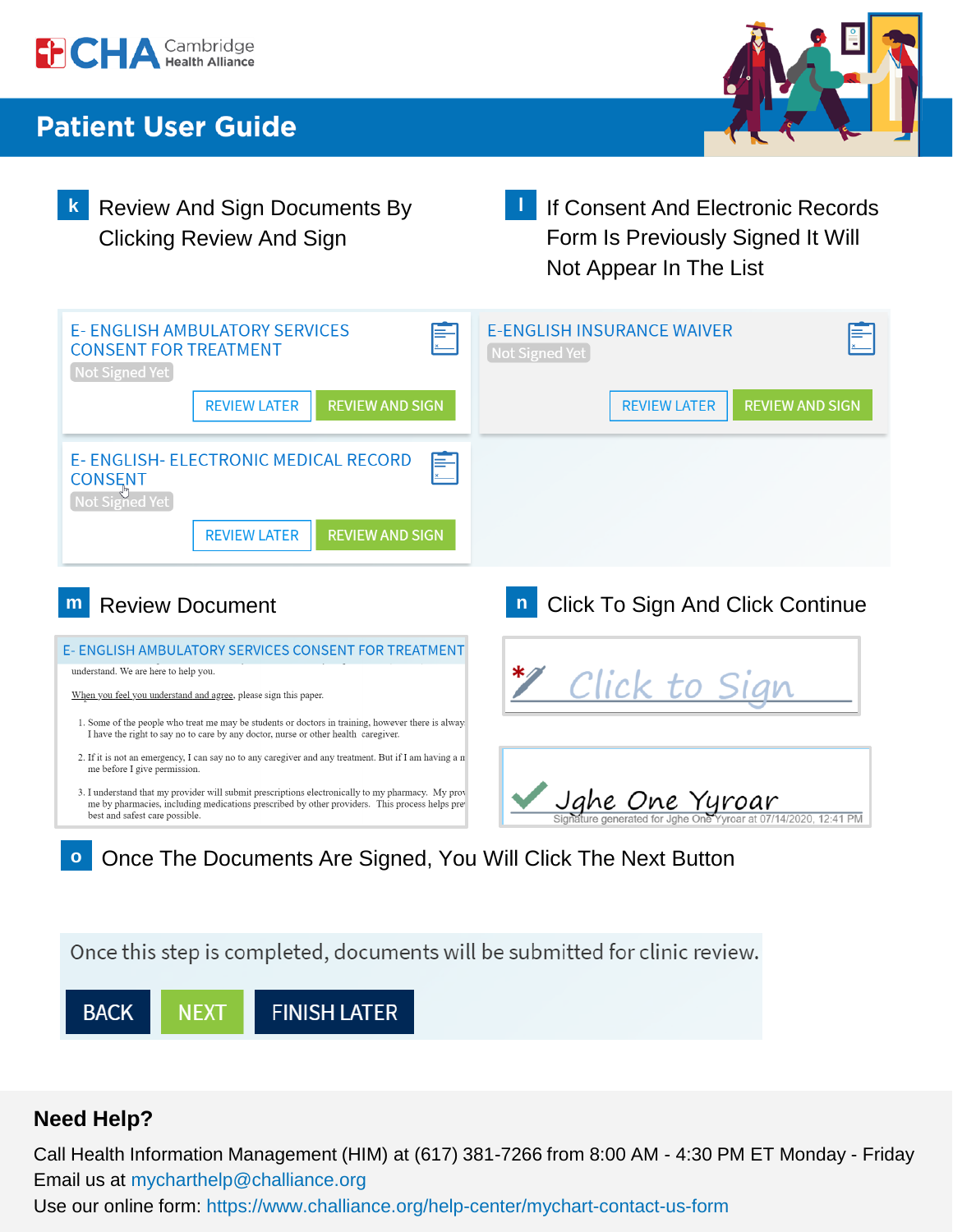





Once The Information Reviewed/Edited, You Will Click The "This information is correct" Check Box. Then Click The Next Button. **r**



### **Need Help?**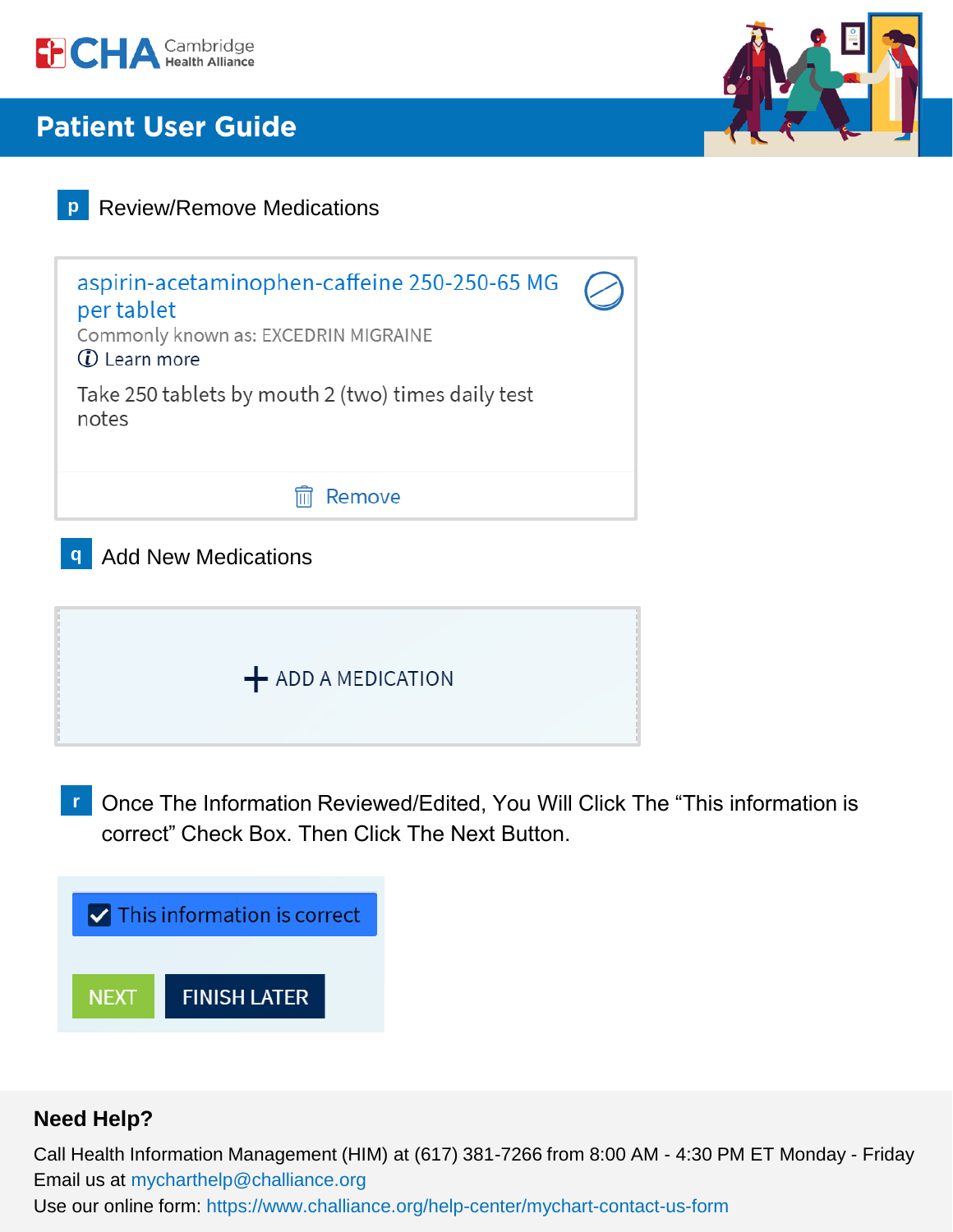







**q** Add New Allergies



Once The Information Reviewed/Edited, You Will Click The "This information is correct" Check Box. Then Click The Next Button. **r**



### **Need Help?**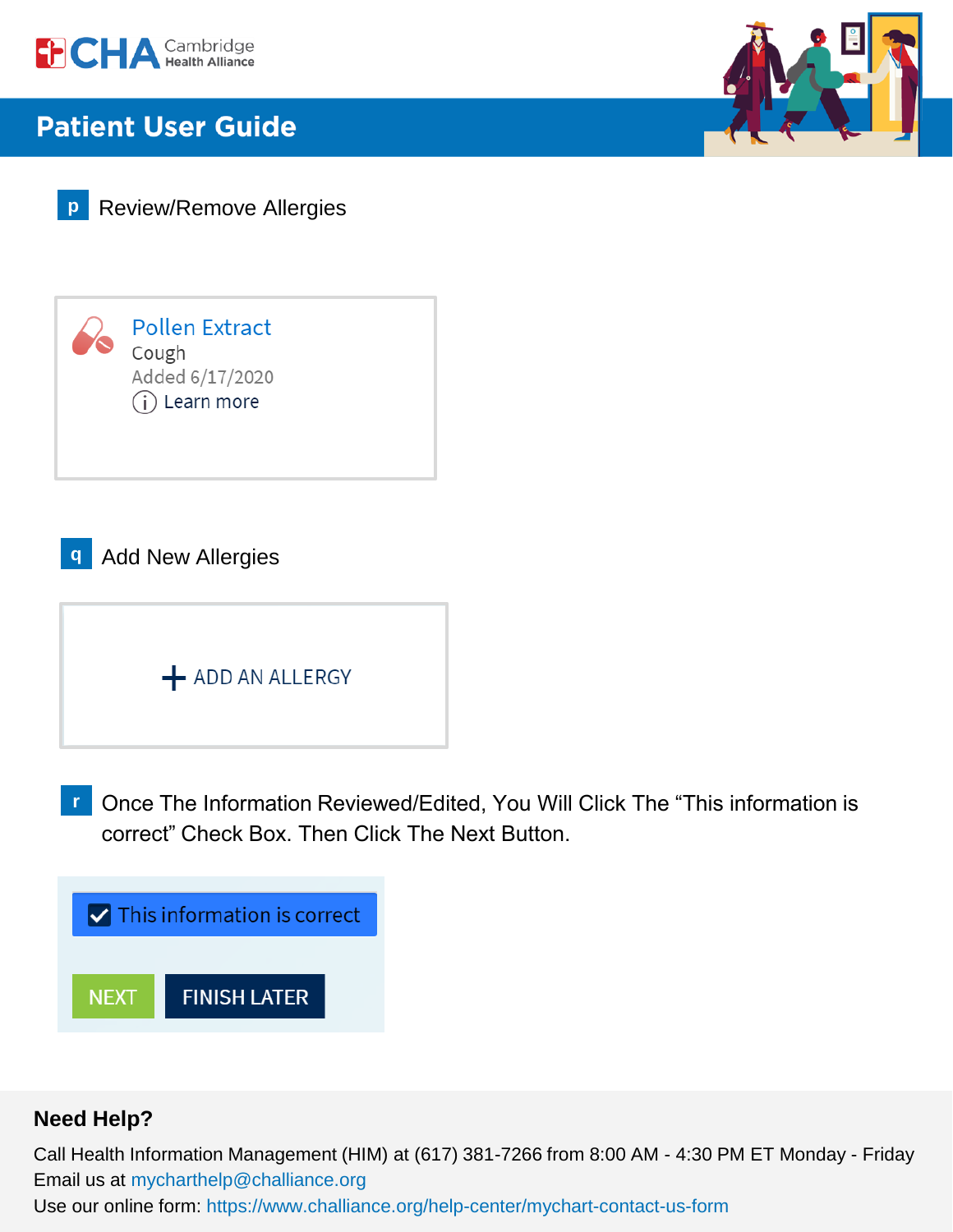

**s** Review/Remove Health Issues

Diabetes mellitus (HCC) Added 1/1/2015  $(i)$  Learn more

**t** Add New Health Issues



**u** Once The Information Reviewed/Edited, You Will Click The "This information is correct" Check Box. Then Click The Next Button.



## **Need Help?**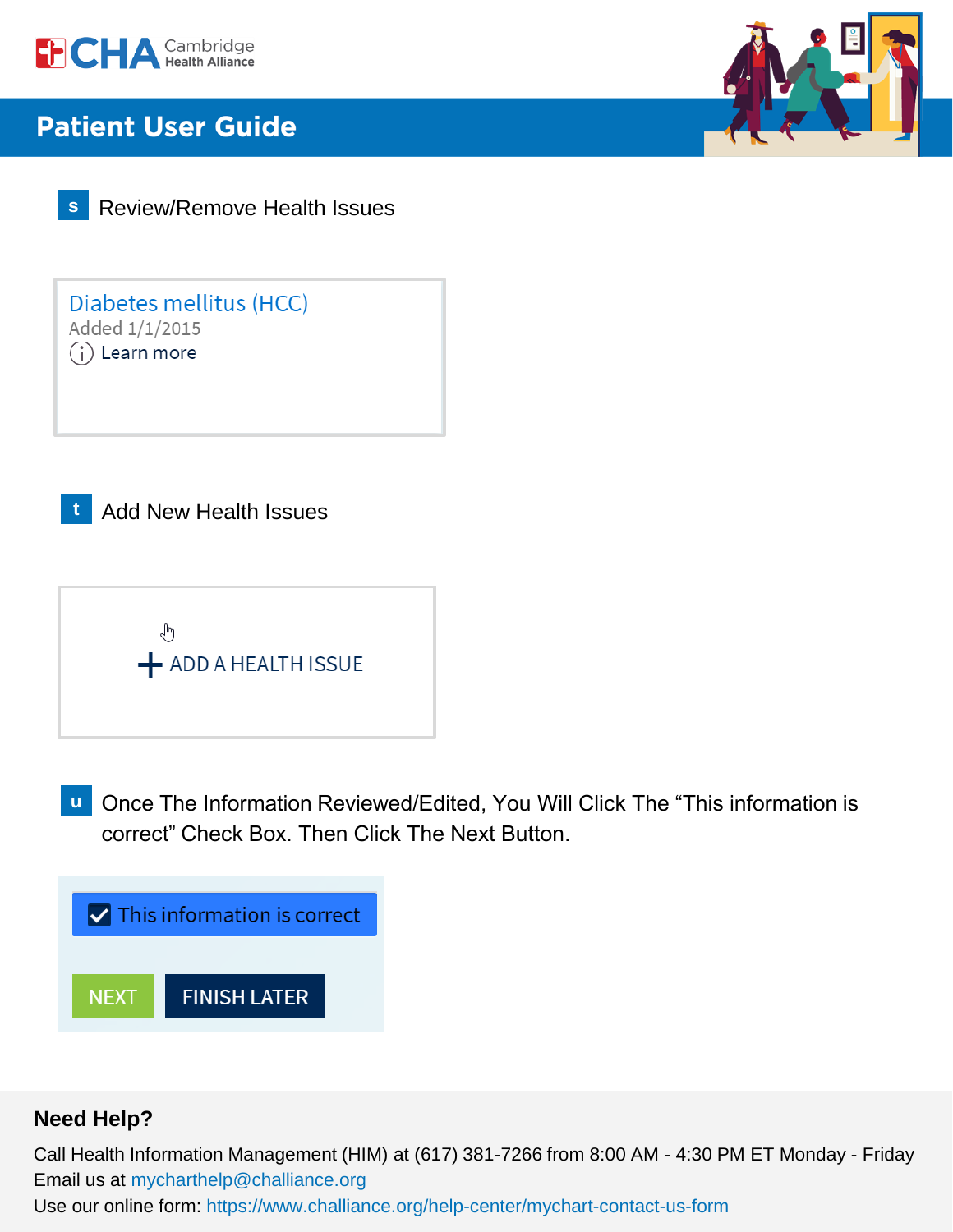





China July 1 - 4, 2020 Number of days: 4



**Add New Travel History** 



**u** Once The Information Reviewed/Edited, You Will Click The "This information is correct" Check Box. Then Click The Next Button.



### **Need Help?**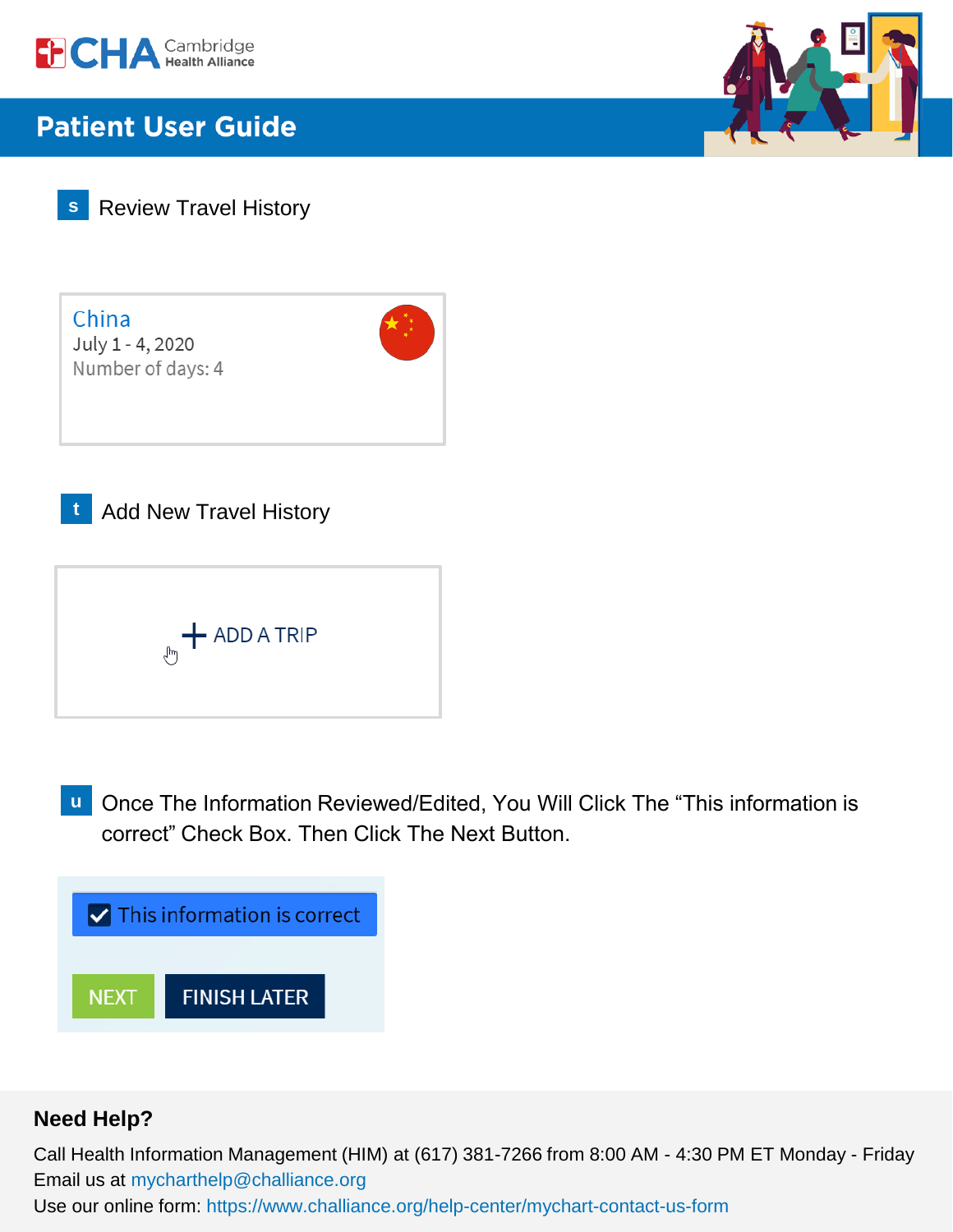



## **v** Complete Questionnaire

| $\star$   | Select all that apply.             |             | Do you have any of the following symptoms? |                              |  |                      |         |                 |       |          |                                                                                                                 |  |  |
|-----------|------------------------------------|-------------|--------------------------------------------|------------------------------|--|----------------------|---------|-----------------|-------|----------|-----------------------------------------------------------------------------------------------------------------|--|--|
|           | None of these                      |             |                                            | Abdominal pain               |  | Bruising or bleeding |         | Chills          | Cough | Diarrhea | Fever                                                                                                           |  |  |
|           | Loss of smell<br>Joint pain        |             |                                            | Loss of taste<br>Muscle pain |  | Rash                 | Red eye | Severe headache |       |          |                                                                                                                 |  |  |
|           | Shortness of breath<br>Sore throat |             |                                            | Weakness<br>Vomiting         |  |                      |         |                 |       |          |                                                                                                                 |  |  |
| COVID-19? |                                    |             |                                            |                              |  |                      |         |                 |       |          | In the last month, have you been in contact with someone who was confirmed or suspected to have Coronavirus $/$ |  |  |
|           | Yes                                | No / Unsure |                                            |                              |  |                      |         | ß               |       |          |                                                                                                                 |  |  |

## **w** Once The Information Edited, You Will Click The Continue Button



## **x** Once The Responses Have Been Reviewed, You Will Click The Submit Button

| Question                                   |               |                                                                                                                                               |               | Answer        |  |
|--------------------------------------------|---------------|-----------------------------------------------------------------------------------------------------------------------------------------------|---------------|---------------|--|
| Do you have any of the following symptoms? |               |                                                                                                                                               |               | None of these |  |
| COVID-19?                                  |               | In the last month, have you been in contact with someone<br>who was confirmed or suspected to have Coronavirus /<br>$\mathcal{L}^{\text{Im}}$ |               | No / Unsure   |  |
| <b>BACK</b>                                | <b>SUBMIT</b> | <b>FINISH LATER</b>                                                                                                                           | <b>CANCEL</b> |               |  |

### **Need Help?**